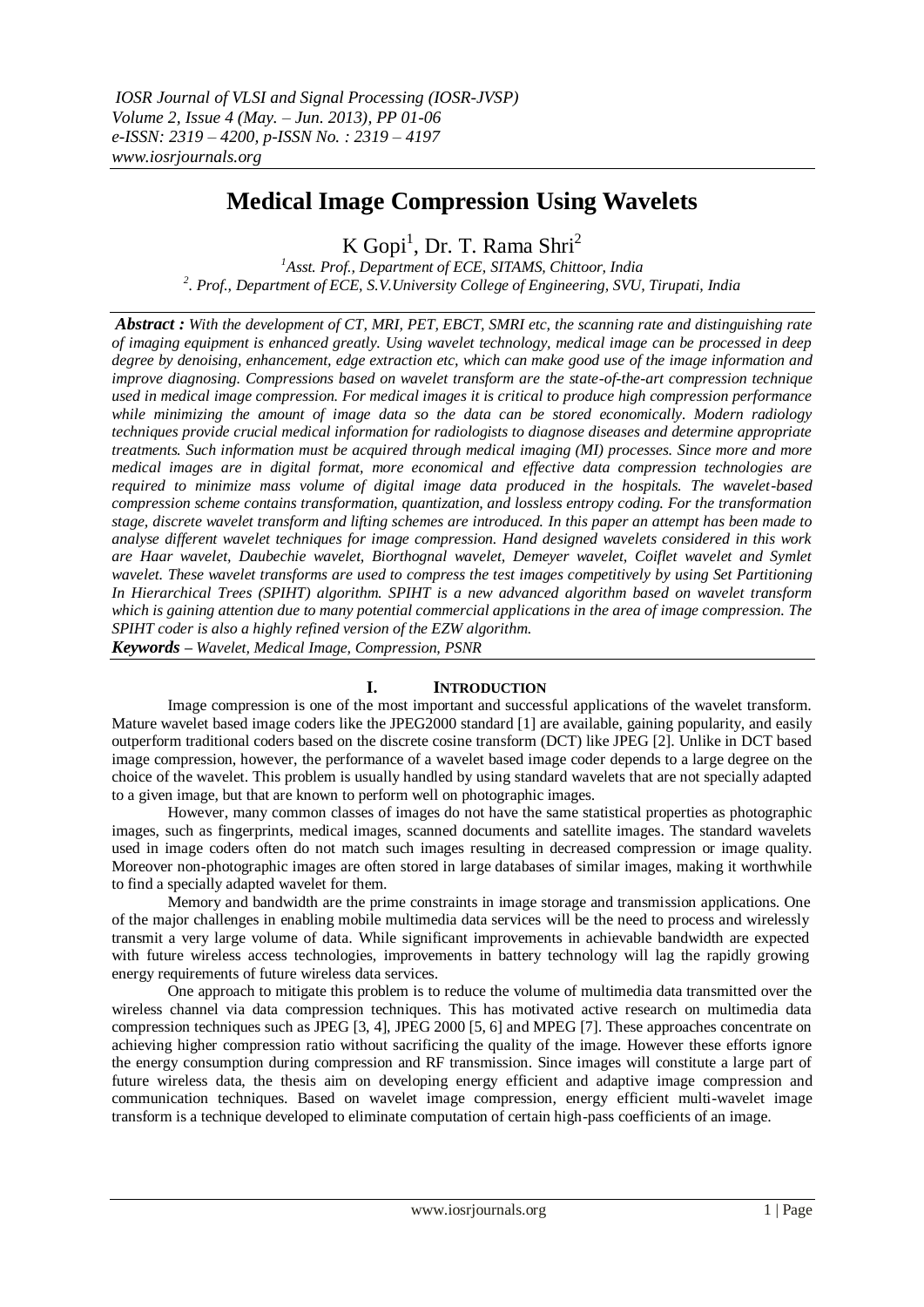# **II. RELATED WORK**

- Any type of data transmission or storage without compression is impractical for the following reasons.
- The data handled by different digital environments is increasing at a rate more than twice a year.
- Similar to the case of storage, the transmission is the other concern. With the insight into the World Wide Web (WWW), where more than 7500 Tera Bytes of data is being downloading and/or uploading, the transmission is the major concern in the modern world.

The storing of digital data and transmission without compression would be a tragedy. Hence it was made mandatory to have compression in one form or other. To incorporate compression or even to modify any image in any sense, frequency domain is assumed to be more convenient. To transform an image from spatial domain to frequency domain, the basic technique that was in use is Discrete Cosine Transform (DCT). DCT is very simple technique with low complexity. But it has the following pitfall.

 Only spatial correlation of the pixels inside the single 2D block is considered, and the correlation from the pixels of the neighboring blocks is neglected. It results blocking artifacts. If it so, the human interpreter may not identify image properly.

After the mention of Wavelet by Haar in his Ph.D thesis in 1909, Discrete Wavelet Transform (DWT) was used in most of the image compression applications as it overcomes the disadvantages of DCT. But it too has the following limitations.

- Computational Complexity
- Memory Complexity
- Low image quality
- Floor operating losses
- Poor compression ratio
- Low bit degradation

Wavelet transforms have received significant attention in many fields, such as mathematics, digital signal and image processing, because of their ability to represent and analyze data. The wavelet transform, defined by Yves Meyer and J. Lemarie offers good localization in both, space and frequency domains and can be implemented by fast algorithms. Since the discrete wavelet transform (DWT) was presented by Mallat, many researchers on signal analysis and image compression have derived fruitful results due to its well time-frequency decomposition. Recently, a new wavelet construction called lifting scheme, has been developed by Wim Sweldens and Ingrid Daubechies [8]. It has other applications, such as the possibility of defining a wavelet-like transform that maps integers to integers [9]. This method has gained increasing interest in scientific community, due to its reduced computational complexity by first factoring a classical wavelet filter into lifting steps.

# **III. DESIGN METRICS**

Digital image compression techniques are examined with various metrics. Among those the most important one is Peak Signal to Noise Ratio (PSNR) which will express the quality. There exists another property which expresses the quality, that is, Mean Square Error (MSE). PSNR is inversely proportional to MSE. The other important metric is Compression Ratio, which express the amount of compression embedded in the technique. In theory, it was observed that PSNR and Compression ratios are inversely related. The other metrics are Encoding Time, Decoding Time and Transforming Time.

# **3.1 Mean Square Error**

Among the quantitative measures, a class of criteria used often is called the mean square criteria. It refers to some sort of average or sum (or integral) of squares of the error between two images. MSE for monochrome image

$$
\frac{1}{N^2}\sum_{i}^{N}\sum_{j}^{N}(X(i,j)-Y(i,j))^2
$$

MSE for color image

$$
\frac{1}{N^2}\sum_{i}^{N}\sum_{j}^{N}[(r(i,j)-r^*(i,j))^2+(g(i,j)-g^*(i,j))^2+(b(i,j)-b^*(i,j))^2]
$$

where  $r(i,j)$ ,  $g(i,j)$  and  $b(i,j)$  represents a color pixel in location(i,j) of the original image,  $r^*(i,j)$ ,  $g^*(i,j)$  and  $b^*(i,j)$ represents color pixel of the reconstructed image and N X N denotes the size of the pixels of these color images. where  $\sigma^2$  is the variance of the desired image and  $\sigma_e^2$  is average variance.

### **3.2 Peak Signal to Noise Ratio**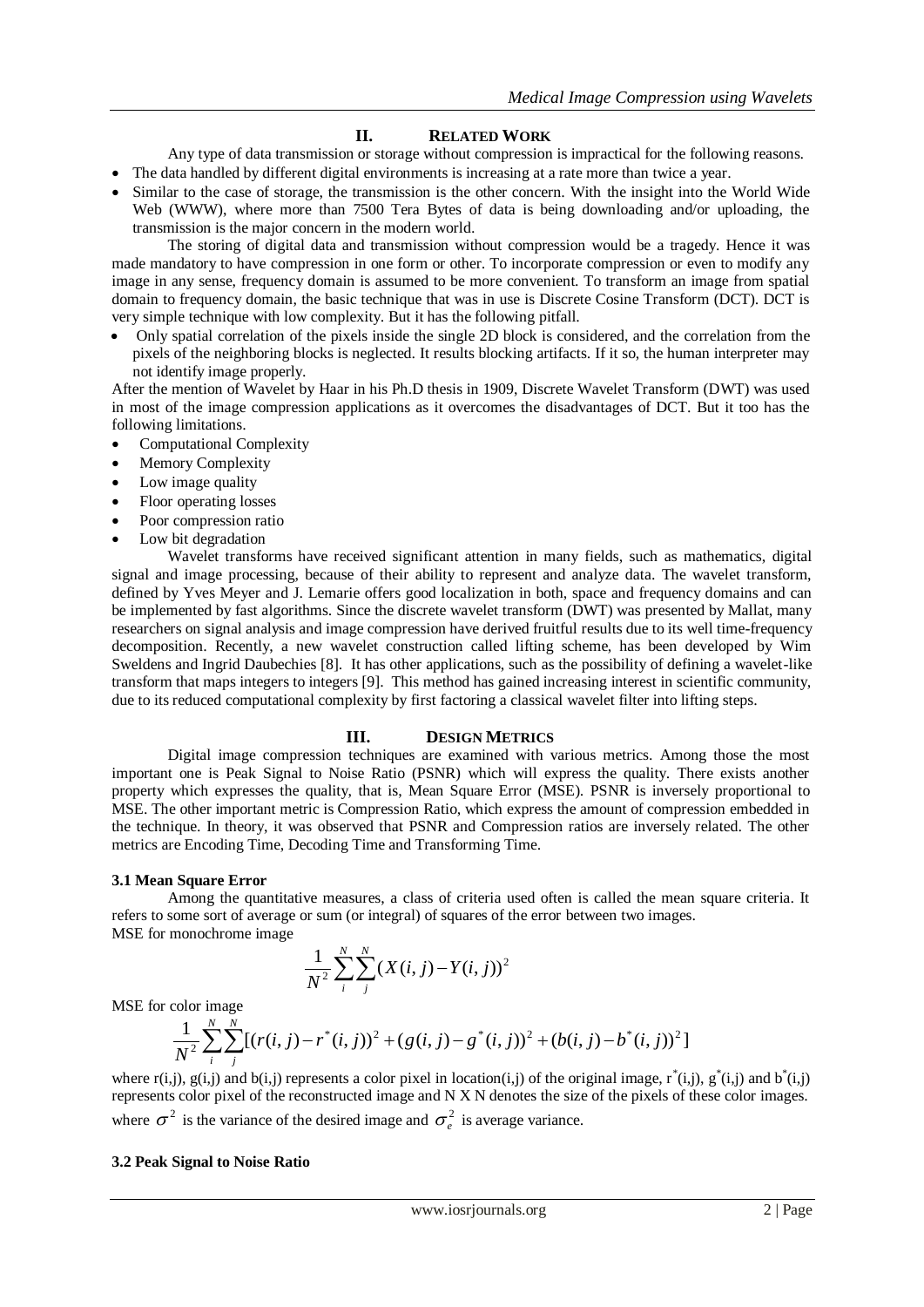Peak Signal to Noise Ratio is defined as the ratio between signal variance and reconstruction error variance. Mean Square Error, Peak Signal to Noise Ratio and Compression Ratios are calculated from the following expressions.

$$
PSNR = 10 \log_{10} \frac{255^2}{MSE}
$$

#### **3.3 Compression Ratio**

Compression ratio is defined as the ratio between the original image size and compressed image size.

$$
Compression Ratio = \frac{Original - image - size}{Compressed - image - size}
$$

#### **3.4 Encoding Time, Decoding Time and Transforming Time**

Any compression system uses one of the encoding techniques to encode the input information. The encoding operation is very crucial for the success of the compression system. It involves the representation of the input information in a form suitable for storage and transmission. The time required to perform this operation is referred to as encoding time. The reverse process to encoding is decoding and the corresponding time required to decode an encoded data is decoding time. In general, the information to be compressed will be represented in time or spatial domain. To compress the data, it was observed that it is convenient to represent the data in frequency domain. Hence the information in time domain needs to be converted into frequency domain. For that, one of the transforming techniques will be used. Again it involves some consumption of time. This time is referred to as transforming time. These times are measured in seconds.

### **IV. TRADITIONAL WAVELETS**

#### **4.1 Haar wavelet**

Haar Wavelet is defined by

$$
\psi(x) = \begin{cases} 1, x \in [0, \frac{1}{2}) \\ -1, x \in [\frac{1}{2}, 1) \\ 0, otherwise \end{cases}
$$

In 1910, Haar already used this function for constructing an orthonormal basis in L2(IR) by means of dilations and integer translations of a so-called *mother function*. Besides the orthonormality of a basis, Haar's concept coincides with the wavelet transform and its inversion formula. The Haar wavelet transform can be interpreted as a multiscale differential operator of order 1. The Haar wavelet is also the simplest possible wavelet. The technical disadvantage of the Haar wavelet is that it is not [continuous,](http://en.wikipedia.org/wiki/Continuous_function) and therefore not [differentiable.](http://en.wikipedia.org/wiki/Derivative) This property can, however, be an advantage for the analysis of signals with sudden transitions, such as monitoring of tool failure in machines.

#### **4.2 Daubechie wavelet**

The wavelet transform is also easy to put into practice using the fast wavelet transform. Daubechies wavelets are widely used in solving a broad range of problems, e.g. self-similarity properties of a signal or fractal problems, signal discontinuities, etc. In 1988 Ingrid Daubechies [10] constructed the entire class of orthonormal wavelet bases Dbr,  $r = 1,2, \ldots$ , of compactly supported functions using the analogy with the maxflat filters of signal theory. The choice of the order *r* defines various Daubechies wavelets that represent a new family of special functions. In general the Daubechies wavelets are chosen to have the highest number A of vanishing moments, (this does not imply the best smoothness) for given support width  $N=2A$ , and among the 2<sup>A−1</sup> possible solutions the one is chosen whose scaling filter has extremal phase. Except the Haar wavelet Dbl (formula 3.35) Daubechies wavelets have no explicit expressions and can only be calculated through recursion. Daubechies wavelet is more efficient than Haar in analysis and colligation.



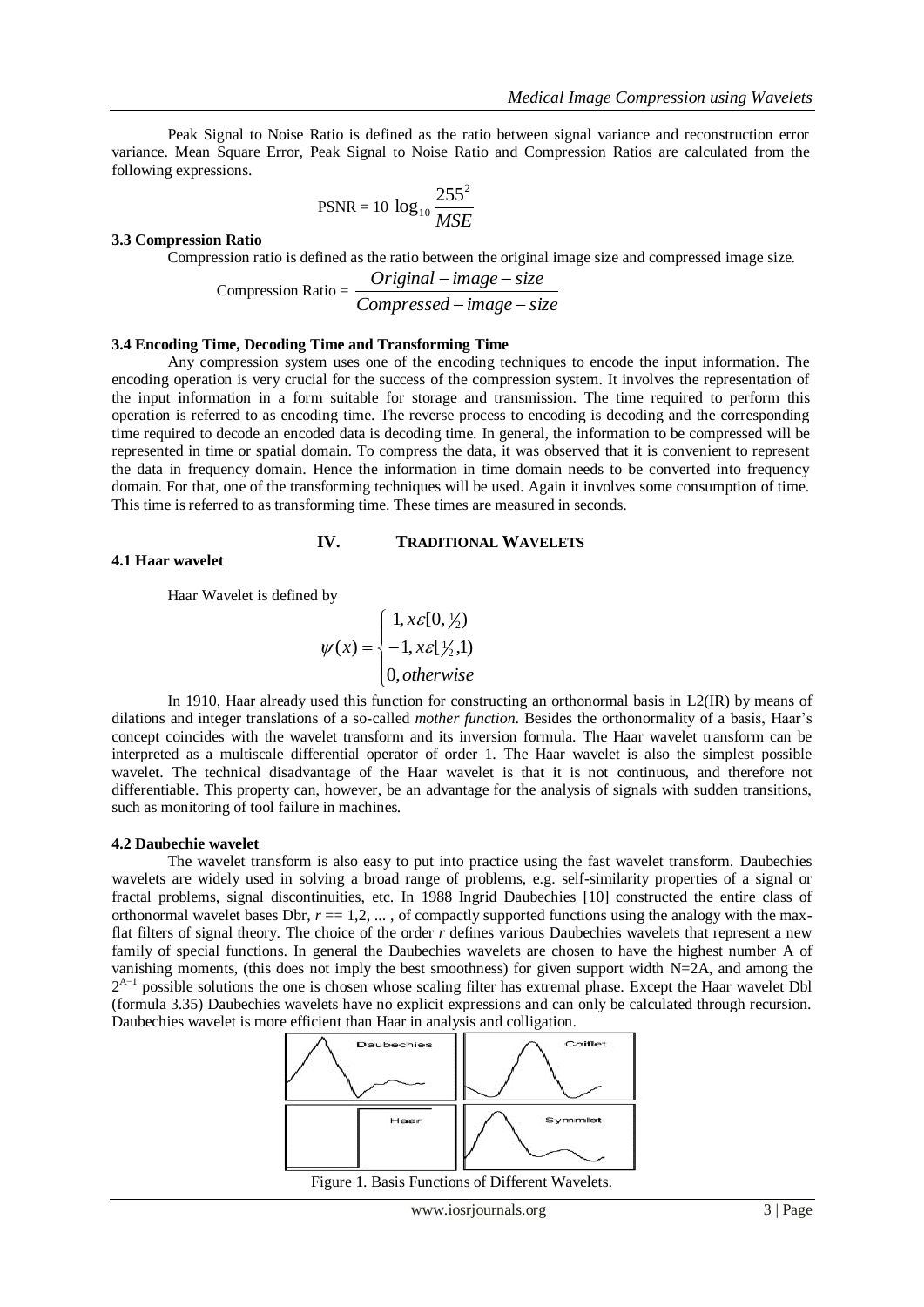### **4.3 Biorthogonal Wavelet**

The orthogonality of a wavelet basis is a very restrictive request, it cannot be fulfilled for the odd number of dilatation equation coefficients, e.g. the linear spline and matched wavelet. Besides orthogonal wavelet bases have very strong asymmetry that is an undesirable property in many applications. If we give up of the requirement that the same orthogonal basis is used for the decomposition (analysis) and the reconstruction (synthesis), symmetry is possible. The biorthogonal bases can commute roles, so that the tilde functions are used in analysis while the dual ones are used in synthesis. The choice depends on the regularity and number of vanishing moments for both. It is a well-known fact in the filter theory community that symmetry and perfect reconstruction are incompatible (except for the Haar wavelet) when the same FIR filters are used for decomposition and for reconstruction process. To circumvent this difficulty two wavelets are introduced instead of one.

### **4.4 Coiflet wavelet**

They were constructed by Ingrid Daubechies as requested by her colleague Ronald Coifman, whom they were named after. In order to calculate the initial coefficient sequence of the pyramidal algorithm as simply as possible, it is useful to have moments of the scaling function of as high an order as possible equal to zero. They are less asymmetrical than the wavelets Dbr. Relative to the support length, Coifr is comparable to the wavelets Db3r and Sym3r, while relative to the number of vanishing moments it is comparable to the wavelets Db2r and Sym2r. They are used in numerical analysis. The wavelet is near symmetric, their wavelet functions have *N* / 3 vanishing moments and scaling functions *N* / 3 − 1, and has been used in many applications using Caldron-Zygmund Operators. Both the scaling function (low-pass filter) and the wavelet function (High-Pass

Filter) must be normalised by a factor 2  $\frac{1}{\sqrt{2}}$ . Below are the coefficients for the scaling functions for C6-30. The

wavelet coefficients are derived by reversing the order of the scaling function coefficients and then reversing the sign of every second one (ie. C6 wavelet =  $(-0.022140543057, 0.102859456942, 0.544281086116,$ −1.205718913884, 0.477859456942, 0.102859456942}). Mathematically, this looks like *B<sup>k</sup>* = ( − 1)*<sup>k</sup>C<sup>N</sup>* − 1 − *<sup>k</sup>* where  $k$  is the coefficient index,  $B$  is a wavelet coefficient and  $C$  a scaling function coefficient.  $N$  is the wavelet index, ie 6 for C6.

### **4.5 Symlet wavelet**

Symlet wavelets (Symr) represent a modification of the Daubechies wavelets, done to improve their symmetry. Still, to retain the simplicity of the Daubechies wavelets, they are only almost symmetrical. They are also constructed by the coefficients of the frequency response as there are various ways to group the function to the factors  $\hat{h}(w)$  and  $\hat{h}(w)$ . By the choice of the frequency response  $\hat{h}(w)$  so that all of its roots by module are smaller than or equal to one, we arrive at the Daubechies wavelet Dbr. By a different choice we arrive to the

more symmetry wavelet Symr.

Thus the other properties of these wavelets are similar to the Dbr wavelet properties. A full symmetry cannot be achieved within the frame of the orthonormal wavelet basis with a finite support, other than the Haar Dbl wavelet.

### **4.6 Demeyer Wavelet**

By defining the wavelet and scaling function in the frequency domain by functions with a compact support but a greater smoothness, the scaling function and wavelet can belong to the space Coo and can decrease faster than the polynomial. Both the wavelet and the scaling function are constructed in the frequency domain using trigonometric functions, but so that their Fourier transforms have compact support. The scaling function is symmetrical around point 0, while the wavelets are symmetrical around point 1/2. The scaling function and wavelet do not have compact supports, but they decrease faster than any" inverse polynomial". This wavelet is an infinitely differentiable function.

# **V. SIMULATION RESULTS**

In this section the simulation results of the said techniques are presented, which are obtained after implementing those in MATLB. The design metrics considered are already presented in the previous sections. The compression ratio should be maintained with considerable quality or in other way; PSNR should be maintained with sufficient size reduction in the memory point of view. The GUI used in the work was given in the figure 2. Wide range of medical images, including both MRI and CT scan images were considered. The algorithms are implemented in MATLAB. The GUI used in the work was given in the figure 1. The input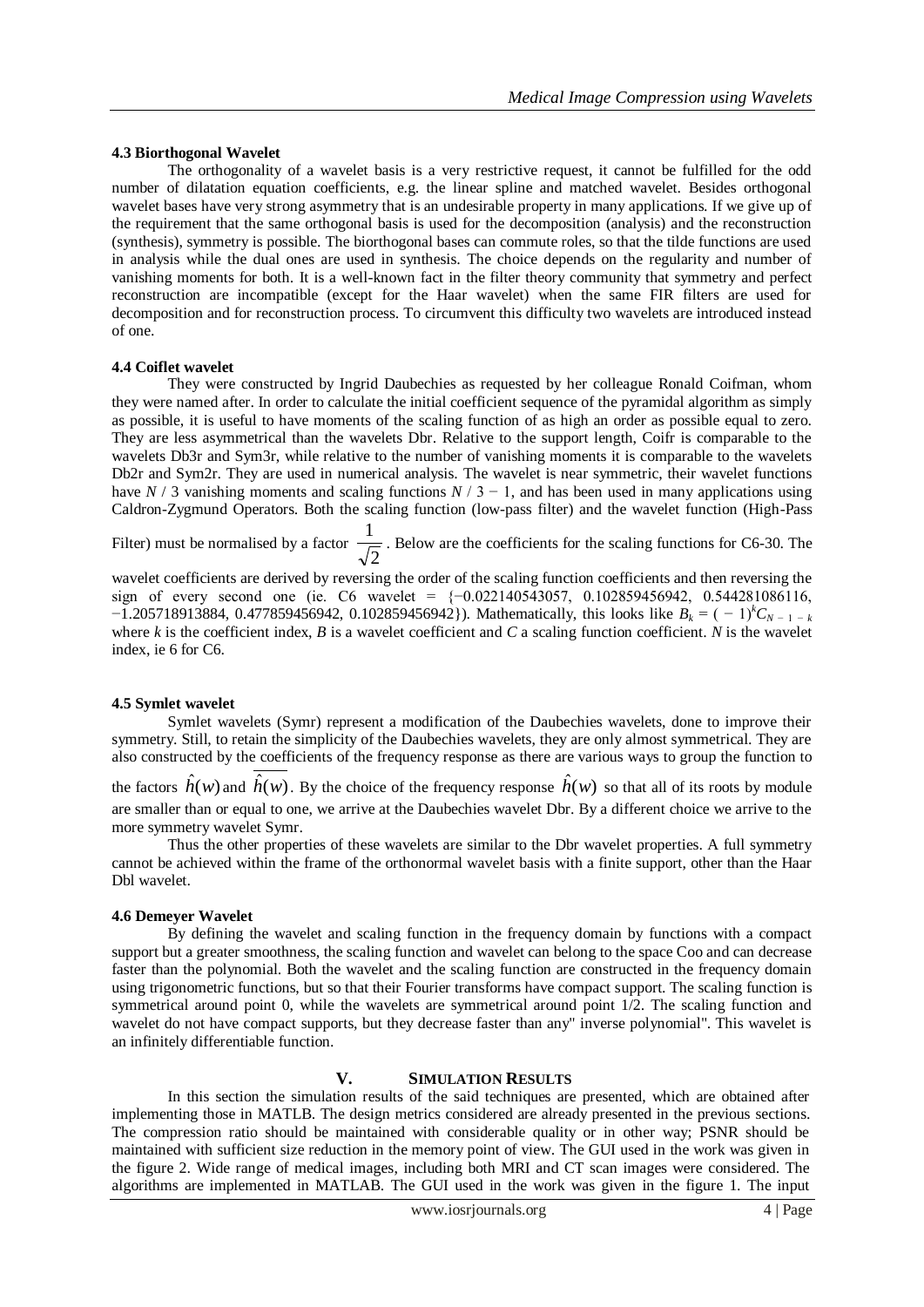images are shown in figure 2. The table 1 gives the performance of hand designed wavelet transform on the input images. The performance of these wavelet transforms was analyzed and plotted in figure 3.



Fig. 2. GUI used in MATLAB



Table 1. Performance of different wavelet transforms on medical images

| Image        | Parameter   | Haar | Daubechie | Biorthogona | Demeyer | Coiflet | Symlet |
|--------------|-------------|------|-----------|-------------|---------|---------|--------|
| CT           | $CR$ (bpp)  | 3.4  | 1.77      | 3.05        | 1.9     | 2.89    | 1.88   |
|              | PSNR (dB)   | 24.7 | 24.3      | 26.7        | 24.6    | 45.5    | 24.6   |
| $MRI-1$      | $CR$ (bpp)  | 3    | 2.6       | 2.7         | 1.62    | 2.4     | 2.7    |
|              | PSNR (dB)   | 24.8 | 30.9      | 32.18       | 30.8    | 49.8    | 30.9   |
| $MRI-2$      | $CR$ (bpp)  | 2.9  | 2.6       | 2.7         | 1.61    | 2.4     | 2.7    |
|              | $PSNR$ (dB) | 25.2 | 31        | 32.8        | 31.3    | 50      | 31.5   |
| <b>MRI-3</b> | $CR$ (bpp)  | 3.62 | 3.478     | 3.53        | 2.12    | 3.2     | 3.57   |
|              | $PSNR$ (dB) | 23.1 | 23.74     | 24.07       | 23.77   | 40.0    | 23.7   |
| MRI-4        | $CR$ (bpp)  | 3.03 | 2.6       | 2.73        | 1.63    | 2.4     | 2.72   |
|              | PSNR (dB)   | 24.2 | 30.54     | 31.39       | 30.4    | 49.2    | 30.4   |
| MRI-5        | $CR$ (bpp)  | 3.05 | 2.6       | 2.7         | 1.63    | 2.46    | 2.73   |
|              | $PSNR$ (dB) | 23.9 | 30.1      | 31          | 30.05   | 48.8    | 30.42  |
| MRI-6        | $CR$ (bpp)  | 3.05 | 2.69      | 2.75        | 1.64    | 2.47    | 2.75   |
|              | PSNR (dB)   | 24.7 | 30.87     | 32.44       | 30.62   | 50.1    | 30.91  |